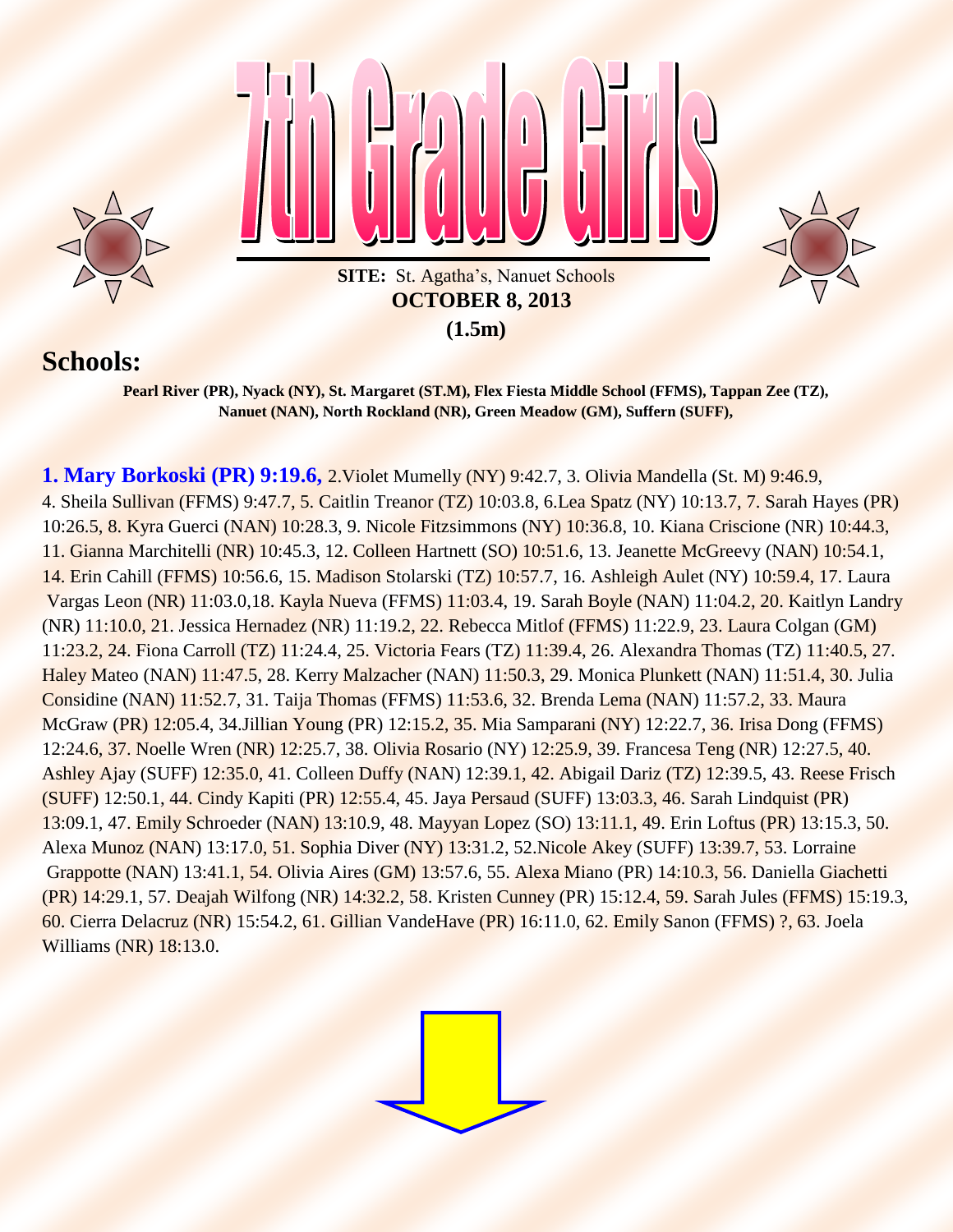

**(1.5m)**

## **Schools:**

**Pearl River (PR), Nyack (NY), St. Margaret (ST.M), Flex Fiesta Middle School (FFMS), Tappan Zee (TZ), Nanuet (NAN), North Rockland (NR), Green Meadow (GM), Suffern (SUFF),**

**1. Chris Gleaton (NR) 8.47.2,** 2. Hugh Durcan (PR) 8:47.5, 3. Patrick McCann (PR) 8:59.6, 4. Owen Russell (PR) 9:03.5, 5. Kevin Rogers (NAN) 9.03.8, 6. Brian Robeti (PR) 9.04.1, 7. Henry Olson (GM) 9.08.4, 8. Brendan Harding (PR) 9:08.9, 9. Ryan Guerci (NAN) 9:16.8, 10. Jack Reynolds (PR) 9:22.8, 11. Andrew Mileski (NR) 9:31.3, 12. Liam Hehir (TZ) 9:31.8, 13. Gabe Rodriguez (NAN) 9:39.7, 14. Henry Hamilton (SUFF) 9:45.0, 15. Derek Wishner (NY) 9:45.7, 16. Kieran Woods (PR) 9:47.7, 17. Brian McAleer (PR) 9:48.0, 18.Nicholas Boyd (?) 9:50.5, 19. Rory Heanue (FFMS) 9:52.4, 20. Chris Filatov (NAN) 9:52.8, 21. Charlie Mullen (TZ) 9:54.5, 22. Oscar Matu (NR) 9:57.9, 23.Christian Cupani (SO) 10:01.7, 24. Ryan Cutris (NR) 10:07.3, 25. Michael Dua (PR) 10:08.0, 26. Jack Blanchette (NY) 10:11.4, 27. Patrick Castellano (TZ) 10:14.2, 28. Dylan Urban (PR) 10:18.1, 29. Matthew Lowther (NAN) 10:23.7, 30. Liam Fitzergald (PR) 10:30.5, 31. Jack Faihny (PR) 10:30.8, 32. Joel Kabel (TZ) 10:32.7, 33. John Fogerty (PR) 10:33.9, 34. Dominic Delponte (TZ) 10:38.6, 35. Brian Sayer (NAN) 1040.4, 36. Dominique Varier (NY) 10:42.0, 37. Jack Feinberg (TZ) 10:42.6, 38. Shaun Kurakose (FFMS) 10:43.5, 39. Samuel Eisberg (SUFF) 10:44.2, 40. Nick Arno (PR) 10:44.7, 41. Gus Rugg (NR) 10:45.3, 42. Luke O'Connor (PR) 10:47.9, 43. Aluin Reny (FFMS) 10:50.1, 44. Daniel Murillo (SUFF) 10:50.8, 45. Colin Costello (PR) 10:51.2, 46. Kevin Huangs (SO) 10:53.7, 47. Sean Mars (NY) 10:57.3, 48. Tom Goldman (SO) 10:59.3, 49. John Kelly (NAN) 11:02.1, 50. Stephen Corneel (PR) 11:04.9, 51. Anthony Tso (PR) 11:06.1, 52. Tyler Smith (PR) 11:06.8, 53. Dendre Wisdom (NR) 11:07.7, 54. Ray Lowrey (PR) 11:07.9, 55. Liam O'Connor (PR) 11:08.8, 56. Jack Sweeney (PR) 11:09.4, 57. Bobby Seif (SUFF) 11:10.1, 58. Benjamin Maher (NR) 11:14.6, 59. Michael Lamia (FFMS) 11:17.1, 60. Dan Petti (PR) 11:17.6, 61. John Cook (SO) 11:18.5, 62. Daniel Muntiz (SUFF) 11:18.9, 63. Joshua Muenzar (FFMS) 11:22.0, 64. Matthew Reichner (SUFF) 11:23.2, 65. Aryan Sadnghilari (FFMS) 11:31.9, 66.Henry Blanker (SO) 11:33.9, 67. Aidan Rowan (NR) 11:35.4, 68. Khayyam Garcia (FFMS) 11:35.9, 69. Nick Cappola (FFMS) 11:41.1, 70. Michael Stadt (PR) 11:44.3, 71. Kevin Speight (SUFF) 11:48.5, 72.Sunny Sharma (SUFF) 11:54.8, 73. Connor McNally (SUFF) 11:57.7, 74. Isaac Todd (PR) 12:02.1, 75. Adrian Rodriguez (NR) 12:09.6, 76. Brian Henry (TZ) 12:16.5, 77. Michael Lynch (SUFF) 12:21.9, 78. Matthew Hoermann (FFMS) 12:26.9, 79. Carter Chung (TZ) 12:33.1, 80. Dylan Flynn (NAN) 12:37.0, 81. Nick Pisa (NR) 12:40.1, 82. Peter Reiner (PR) 12:47.6, 83. Robert Buhrmeister (PR) 12:51.5, 84. Conor Murphy (NY) 12:53.6, 85. CJ Danylyk (FFMS) 13:32.4, 86. Matthew Vong (NR) 13:46.5, 87. Robert Mileski (NAN) 14:04.6, 88. Michael Gaglio (PR) 15:16.0,

89. Kevin McGarvey (PR) 15:40.6, 90. Michael Visliotti (SUFF) 15:51.3, 91. Dylan Sentlowitz (SUFF) 15:55.2.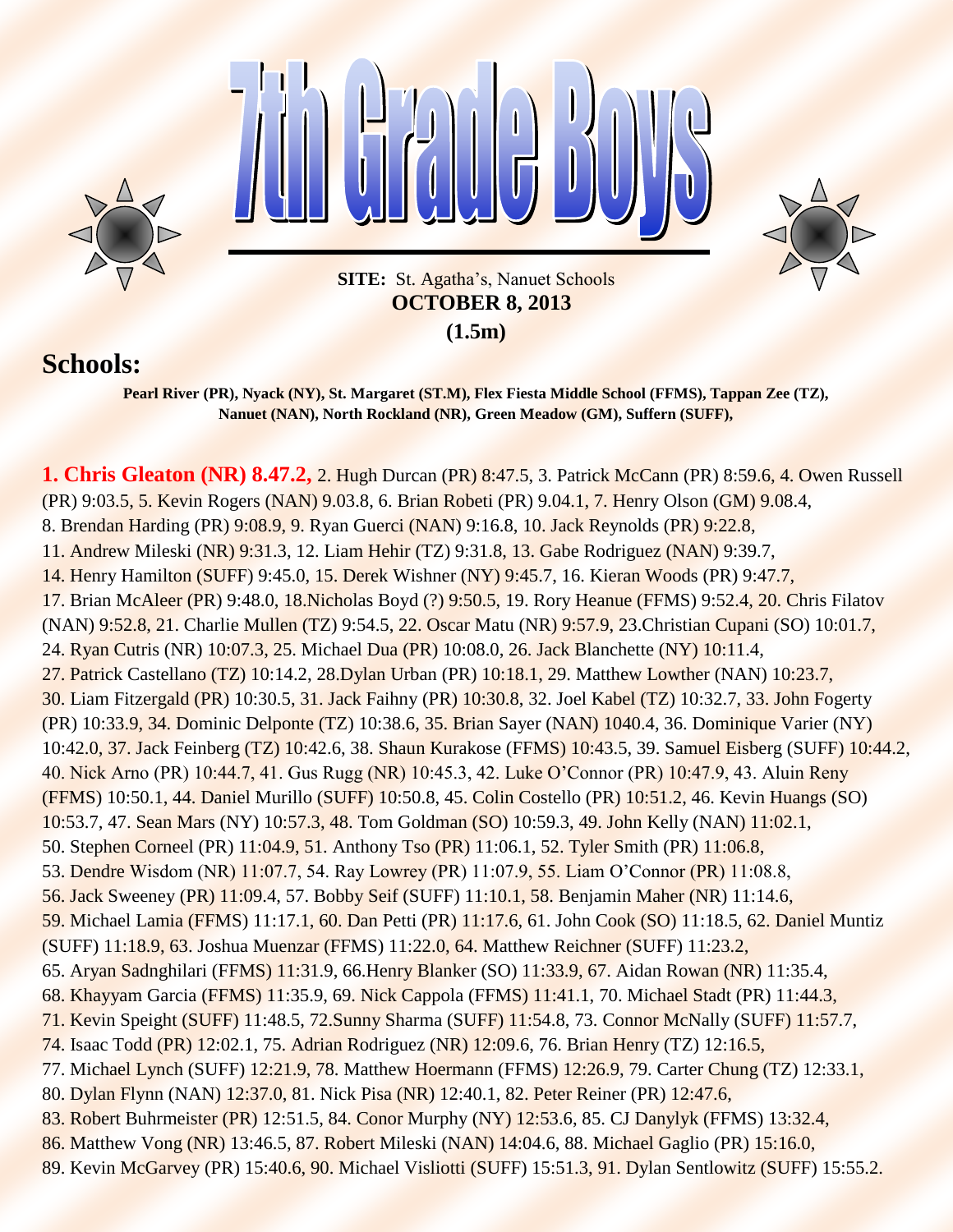

## **Schools:**

**Pearl River (PR), Nyack (NY), St. Margaret (ST.M), Flex Fiesta Middle School (FFMS), Tappan Zee (TZ), Nanuet (NAN), North Rockland (NR), Green Meadow (GM), Suffern (SUFF),**

1. Tara Lyons (PR) 9:26.4, 2. Kerry O'Connor (NR) 9:52.9, 3. Chloe Dentico (NR) 10:09.1, 4. Trinty Lundermo (TZ) 10:17.0, 5. Grace Griffin (NY) 10:18.6, 6. Nicole Mapeli (TZ) 10:39.3, 7. Grace Massaro (PR) 10:47.0, 8. Kristen O'Neil (PR) 10:47.0, 9. Jeriyla Konlau (FFMS) 10:48.9, 10. Nethra Vishwanatha (NAN) 10:55.9, 11. Christina Hehehan (St. M) 11:02.3,12. MaryKate Henry (PR) 11:05.3, 13. Molly Doyle (PR) 11:08.7, 14. Samantha Spector (FFMS) 11:13.2, 15. Diana Rizzo (TZ) 11:24.7, 16. Sarah Marini (SUFF) 11:32.5, 17. Phoebe Fisher (FFMS) 11:33.8, 18. Bridget Klein (PR) 11:37.1, 19. Molly Kreder (SUFF) 11:40.7, 20. Katie Michel (SUFF) 11:42.3, 21. Alexandra Pezzementi (NR) 11:44.8, 22. Helena Clark (PR) 11:45.8, 23. Madison Hirsch (SUFF) 12:08.7, 24. Andrea Perez (SUFF) 12:21.1, 25. Diana Khatib (SUFF) 12:40.3, 26. Morgan Kelly (FFMS) 12:41.5, 27. Kelly Hallinan (FFMS) 12:56.0, 28. Jada Hammond (NY) 12:56.2,

29. Selena Chen (NAN) 13:03.3, 30. Jenna Dammacco (NAN) 13:04.3.